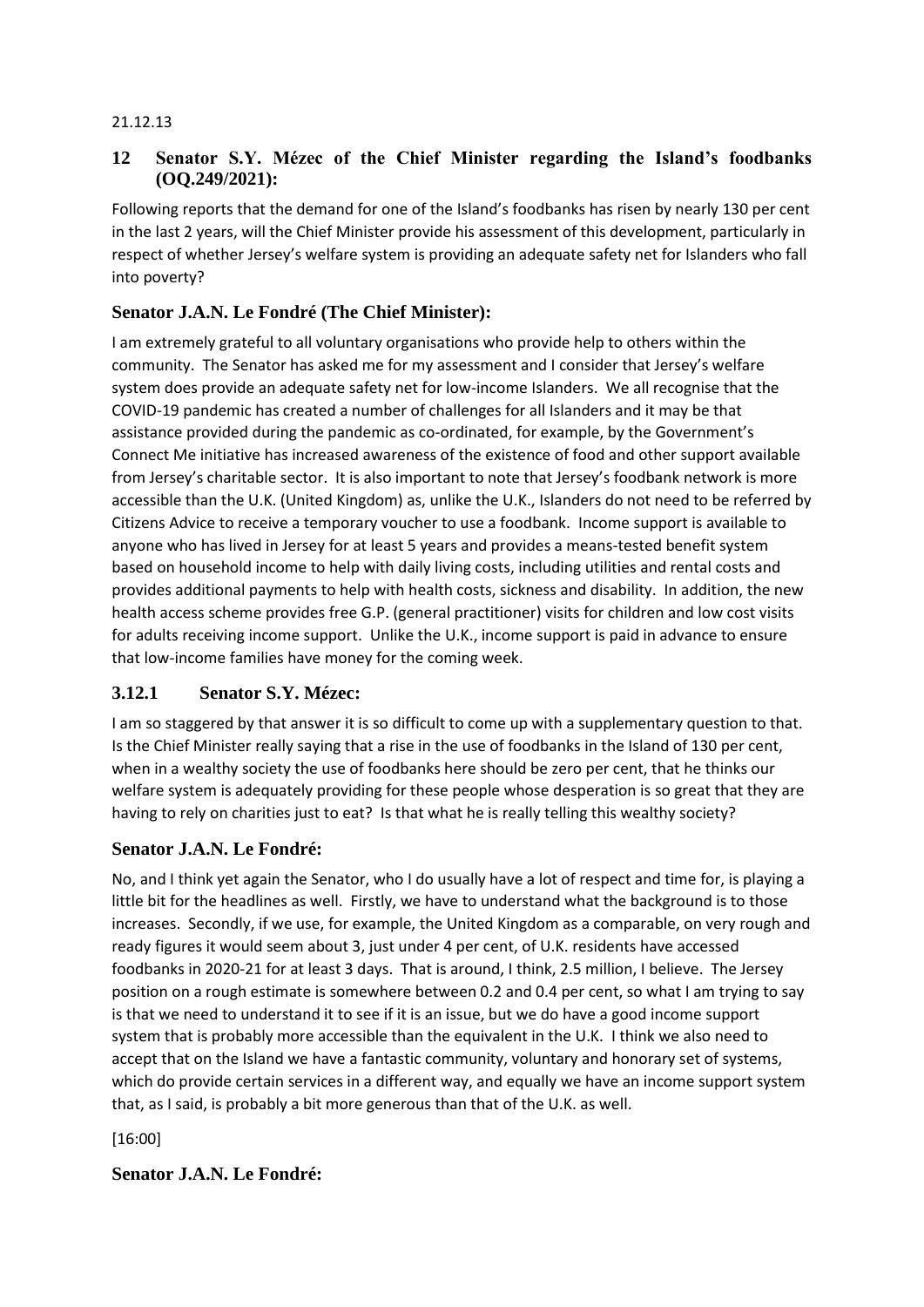Sir, I can see a point of order, I believe.

## **The Bailiff:**

I beg your pardon, point of order, Senator Moore.

### **Senator K.L. Moore:**

Thank you. Not only did the Chief Minister take an excessive amount of time in providing us with some sort of an answer but that was not an answer to the question, if I may.

## **The Bailiff:**

I am not sure that that is a point of order, but you are seeking a ruling. It seemed to me that the Chief Minister made a number of points relating to the foodbanks and made a comparison. His answer I think to Senator Mézec's point could be inferred but, of course, Senator Mézec does have a final supplementary question available to him at the end of this question, which undoubtedly he will use in the direction he feels that he wishes. The excessive amount of time, I am timing all of the answers. Some of them are running over one minute 30 seconds, some considerably, but quite often the questions have a lot of subdivisions within them. Given that we have a fair amount of time available to us, I am making allowances for those. But you are right, a number of Ministers have in their answers exceeded one minute 30 seconds and that is a practice we should try and avoid. Thank you very much, Senator.

### **3.12.2 Deputy J.M. Maçon:**

Does the Minister agree that individuals accessing foodbanks can be done for various factors, not having enough income is one of them but also not being able to manage their finances well might also be another reason as to why individuals need to access foodbanks in Jersey? The solution to that particular problem is different again.

#### **Senator J.A.N. Le Fondré:**

I think that would be a reasonable assumption and also demonstrates the point about understanding the position before jumping to conclusions.

## **3.12.3 Deputy J.M. Maçon:**

I thank the Chief Minister for his response and is there a further complication in that understanding exercise that the Chief Minister wants to do in that those that provide the equivalent of foodbank services in Jersey, the robustness and the criteria that is used, is not consistent across all these providers and therefore actually gathering that data to understand what the drivers are is even more complex?

#### **Senator J.A.N. Le Fondré:**

Again, I find myself in vehement agreement with the Deputy.

## **3.12.4 Deputy G.P. Southern:**

The Chief Minister praised our care system, income support system, for its work. Is he aware that if you are on income support after your rent is paid you are going to live, all in, on something like £130 a week? Could the Chief Minister estimate what his own consumption might be in such circumstances? Would he survive on £130 a week?

#### **Senator J.A.N. Le Fondré:**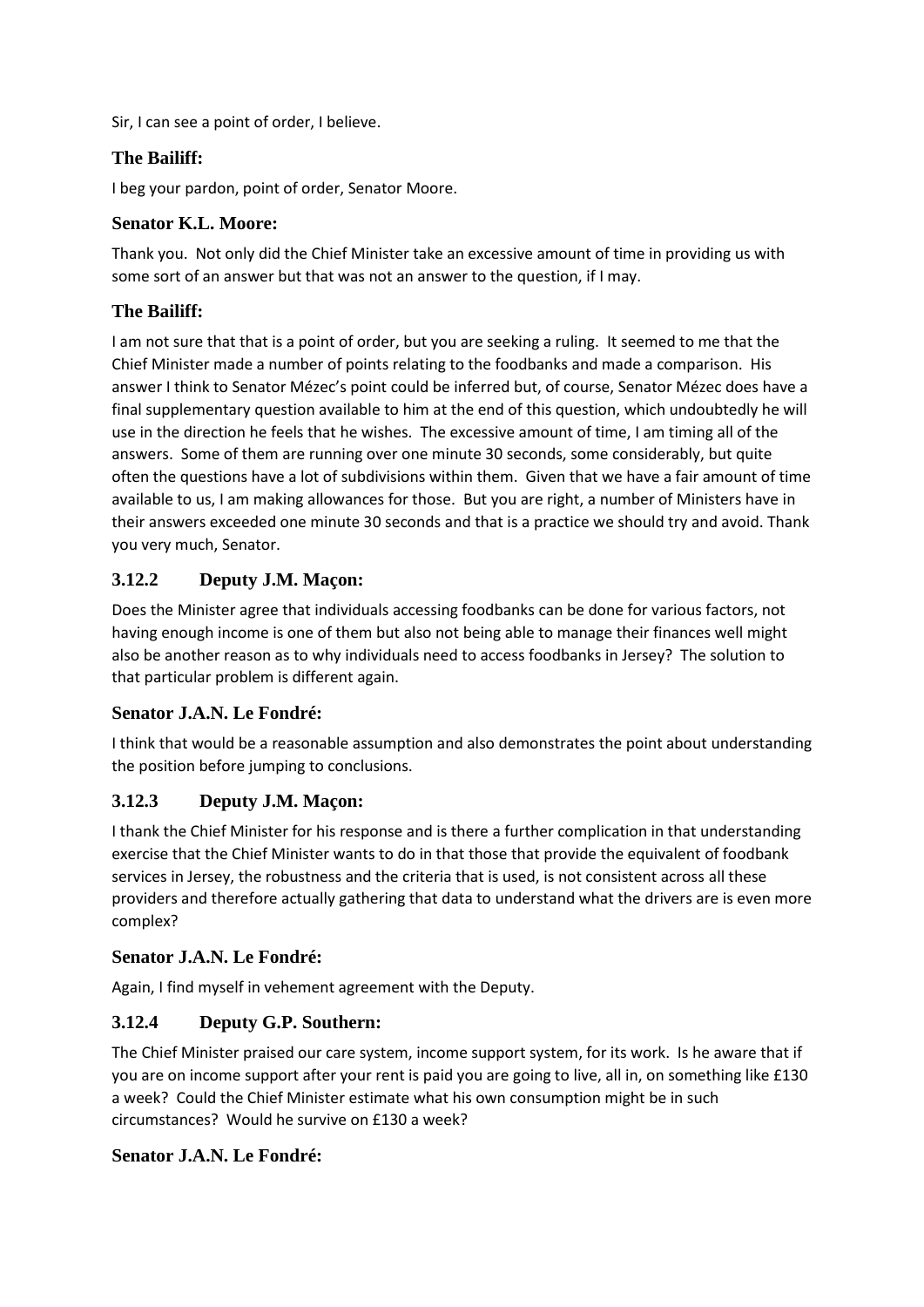I am informed that a single person out of work would be on £156.87 a week after the rent was paid. I suggest that the Deputy's assertion at the beginning is incorrect.

# **3.12.5 Deputy G.P. Southern:**

£130 or £150, the question remains the same: could the Chief Minister survive, all in, for food, electric, transport, et cetera, after rent, on that sum?

## **Senator J.A.N. Le Fondré:**

I honestly cannot answer that question. For the purposes of food and electricity, I think on a limited lifestyle one probably can and the reason I put it that way around is obviously if one is on income support one will lead a different lifestyle to the one we lead when we are leading a fully employed and salaried lifestyle. The short answer, on the basis of a change in lifestyle, yes, I could.

### **3.12.6 Deputy R.J. Ward:**

What does the Chief Minister consider as an acceptable level of foodbank usage and at what point he considers that people should have to go to foodbanks?

### **Senator J.A.N. Le Fondré:**

I do not think we should go into this territory of what point do I consider that people should go to foodbanks. We have had an exceptionally challenging 2 years and there are a low number of individuals, relative to the population of this Island, who have, for whatever reason, needed some extra support. We do not have the data to understand the full increase. It is possible, given that we have had some quite significant turmoil, particularly around employment, that people who ordinarily would be absolutely fine, have had gaps in their employment and have therefore needed help. I do remind the Deputy and Members that there have been a number of programmes that we have put in place over the last 2 years to help Islanders, whether it has been the extra £100 we gave to income support, whether it has been the 2 per cent reduction in social security or whether it has been the co-funded payroll scheme, we have done a lot, including previously reducing the cost of seeing a G.P. for low-income families. There is a lot of support that has been put out there and, compared to particularly our U.K. neighbours, I think we have supported Islanders well, as well as could ordinarily be expected.

## **3.12.7 Deputy R.J. Ward:**

May I ask the Chief Minister what proportion of foodbank users does he believe are there, as suggested by one of his Assistant Ministers, because they simply cannot handle their finances and, by definition, he considers it to be their own fault?

## **Senator J.A.N. Le Fondré:**

Firstly, to pick up the last part of the Deputy's question, he is making an assertion because that was not inferred at all in the question put to me by Deputy Maçon. So if that is the Deputy's own interpretation, he can stand by that but I would not agree with that. Secondly, it is not helpful to speculate in the absence of data on the subject.

## **3.12.8 Senator S.Y. Mézec:**

Is this not a case of *res ipsa loquitur* where the very fact that there are rising numbers of people using foodbanks is evidence that our welfare system is failing? Would the Chief Minister like to take the opportunity to say that as part of his commitment to reduce income inequality, not increase it as this statistic demonstrates has been the case in his tenure, that he would like to see a welfare